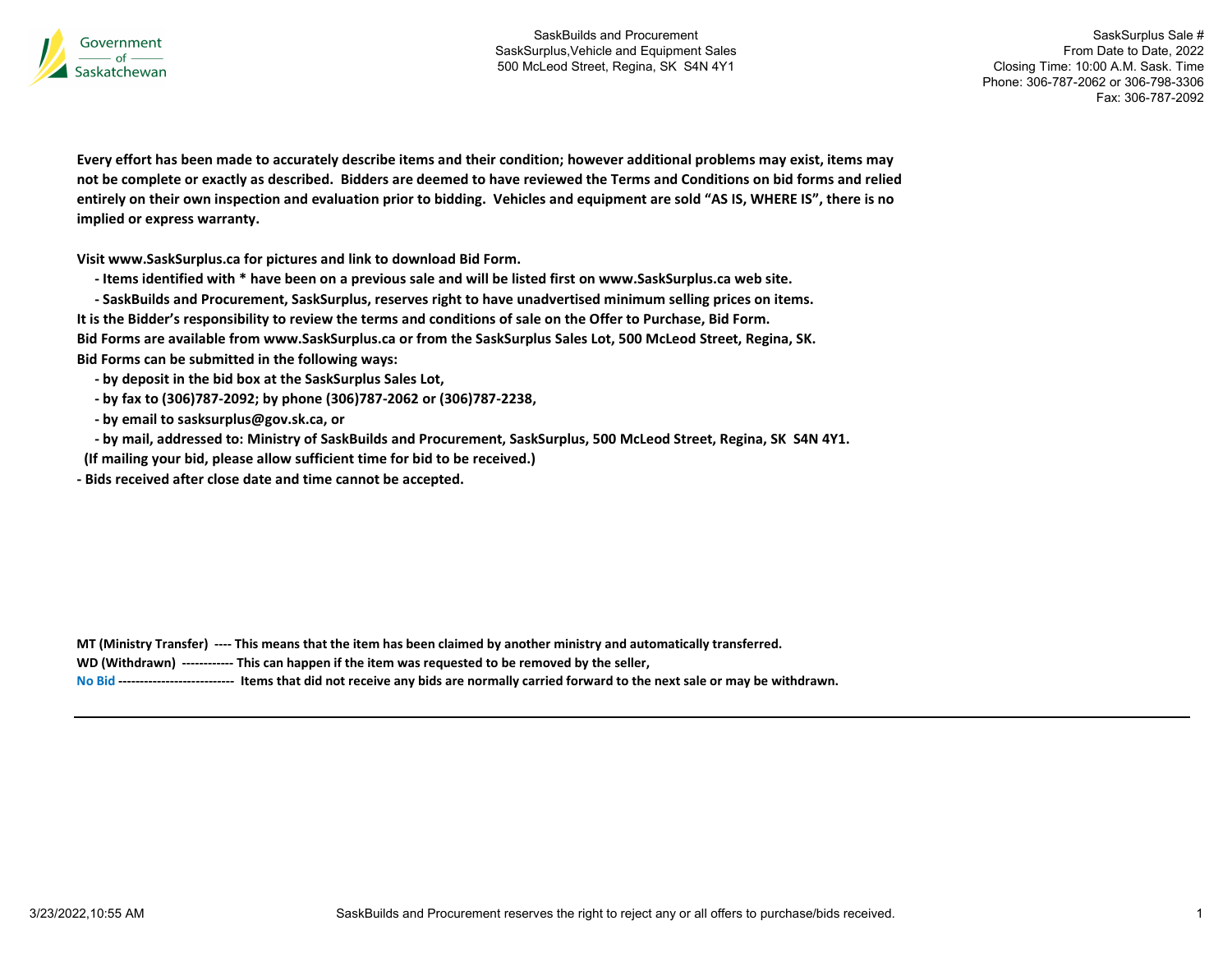

|     |                  | Item#  | <b>Description</b>                                                                                                                                                                                                                                                                                                                                                                                                                                                                                                                                                                                                                                                                                                                                                                                                                                                                                                                                                                                                                                                                                                                                                                                                                                                                             | Kms        | <b>Minimum Price</b> | <b>Serial Number</b>      | Ministry/<br>Client | <b>Ministry</b> /<br>Client<br>Ref # |
|-----|------------------|--------|------------------------------------------------------------------------------------------------------------------------------------------------------------------------------------------------------------------------------------------------------------------------------------------------------------------------------------------------------------------------------------------------------------------------------------------------------------------------------------------------------------------------------------------------------------------------------------------------------------------------------------------------------------------------------------------------------------------------------------------------------------------------------------------------------------------------------------------------------------------------------------------------------------------------------------------------------------------------------------------------------------------------------------------------------------------------------------------------------------------------------------------------------------------------------------------------------------------------------------------------------------------------------------------------|------------|----------------------|---------------------------|---------------------|--------------------------------------|
|     |                  |        | REGINA, SaskBuilds and Procurement, SaskSurplus Sales Lot, 500 McLeod Street - Vehicles                                                                                                                                                                                                                                                                                                                                                                                                                                                                                                                                                                                                                                                                                                                                                                                                                                                                                                                                                                                                                                                                                                                                                                                                        |            |                      |                           |                     |                                      |
|     |                  |        | Contact SaskSurplus (306) 787-2062 or (306) 798-3306.                                                                                                                                                                                                                                                                                                                                                                                                                                                                                                                                                                                                                                                                                                                                                                                                                                                                                                                                                                                                                                                                                                                                                                                                                                          |            |                      |                           |                     |                                      |
|     | 5,389.89 12-001  |        | SUV 2008 JEEP Liberty 4x4, 4 door, 5 passenger 3.7L V6 Gas auto air, tilt, cruise, AM/FM/CD player, 264,810 km<br>power windows, locks, mirrors, keyless entry- 2 key fobs hitch, trailer wiring, green, TOW ONLY,<br>Failed SGI Inspection. Requires a passed SGI Inspection to be licensed. Buyer assumes full<br>responsibility for repairs. **Please note: the SGI Inspection currently provided is only valid for 30<br>days after the date of the inspection.** 264,810 km, , PROBLEMS: Rough idle, driver door pins do<br>not lineup, glove box broken, rear back rest will not fold down, rust on rear tailgate hinges, hole in<br>grille, front bumper has chips and scratches, front right fender flare has scratches, left front door<br>has loose molding, windshield chipped, front seats missing trim, roof has small rust spots and<br>scratches, battery is poor, minor exterior damage.>, As is, Where is                                                                                                                                                                                                                                                                                                                                                                     |            |                      | \$2,700 1J8GN28K18W251774 | <b>CVA</b>          | 443101                               |
| *MT |                  | 12-002 | Truck 2014 DODGE Ram 1500 SLT 4x4, crew cab, 6'4" box, has a back seat 5.7L V8 Gas auto air, tilt, 310,650 km<br>cruise, AM/FM/Bluetooth, keyless entry- 2 key fobs, power windows, doors, locks, driver seat,<br>heated mirrors, sliding rear window, trailer tow mirrors box rail protectors, grille inserts, side<br>steps, front tow hooks, hitch, trailer wiring, OEM trailer brakes, white, TOW ONLY, Failed SGI<br>Inspection. Requires a passed SGI Inspection to be licensed. Buyer assumes full responsibility for<br>repairs. **Please note: the SGI Inspection currently provided is only valid for 30 days after the<br>date of the inspection.** 310,650 km, , PROBLEMS: Front pads and rotors, drive belt requires<br>attention, windshield cracked, hood paint peeling and bubbling, tailgate dents/rust/molding<br>cracked, left front inner fender damaged, right front bumper badly rusted, right rear bumper has<br>small dents, left front fender road rash/rust, left rear fender has dents, left rear door has dents,<br>right front mud flap missing, both box rail protectors loose and holes drilled, battery poor, minor<br>exterior damage.>, As is, Where is                                                                                                      |            |                      | \$4,350 1C6RR7TT8ES200414 | <b>CVA</b>          | 800123                               |
|     | 12,777.77 12-003 |        | Truck 2009 DODGE Ram 5500 RWD, quad cab, dual rear wheels, has a back seat 6.7L V8 Diesel<br>auto air, tilt, cruise, AM/FM/CD player, power windows and locks, trailer tow mirrors, 2 key fobs, 10,129 hours<br>keyless entry, 8'6" x 10'2" dump body with steel fold down sides (rusty - condition unknown)<br>hitch, trailer brake wiring, side steps, grille inserts, arrow board with hazard lights (condition<br>unknown), remote wired inside cab, liftgate with tailgate/platform in box (condition unknown),<br>white, TOW ONLY, Failed SGI Inspection. Requires a passed SGI Inspection to be licensed. Buyer<br>assumes full responsibility for repairs. **Please note: the SGI Inspection currently provided is<br>only valid for 30 days after the date of the inspection.** 462,695 km 10,129 hours,, PROBLEMS:<br>Check engine light P0471 - exhaust pressure sensor 1 low, exhaust missing from rear axle<br>backwards, drive belt cracked, hood has chips, front bumper dented, front fender chipped, left<br>front door dented, plate light inoperable, missing spare tire and wrench/jack, no extinguisher or<br>hazard kit, windshield chips, right front seat has a hole, road rash on cab corners, tar on roof,<br>battery poor, minor exterior damage.>, As is, Where is | 462,695 km |                      | \$6,900 3D6WC78L99G554343 | <b>CVA</b>          | 517326                               |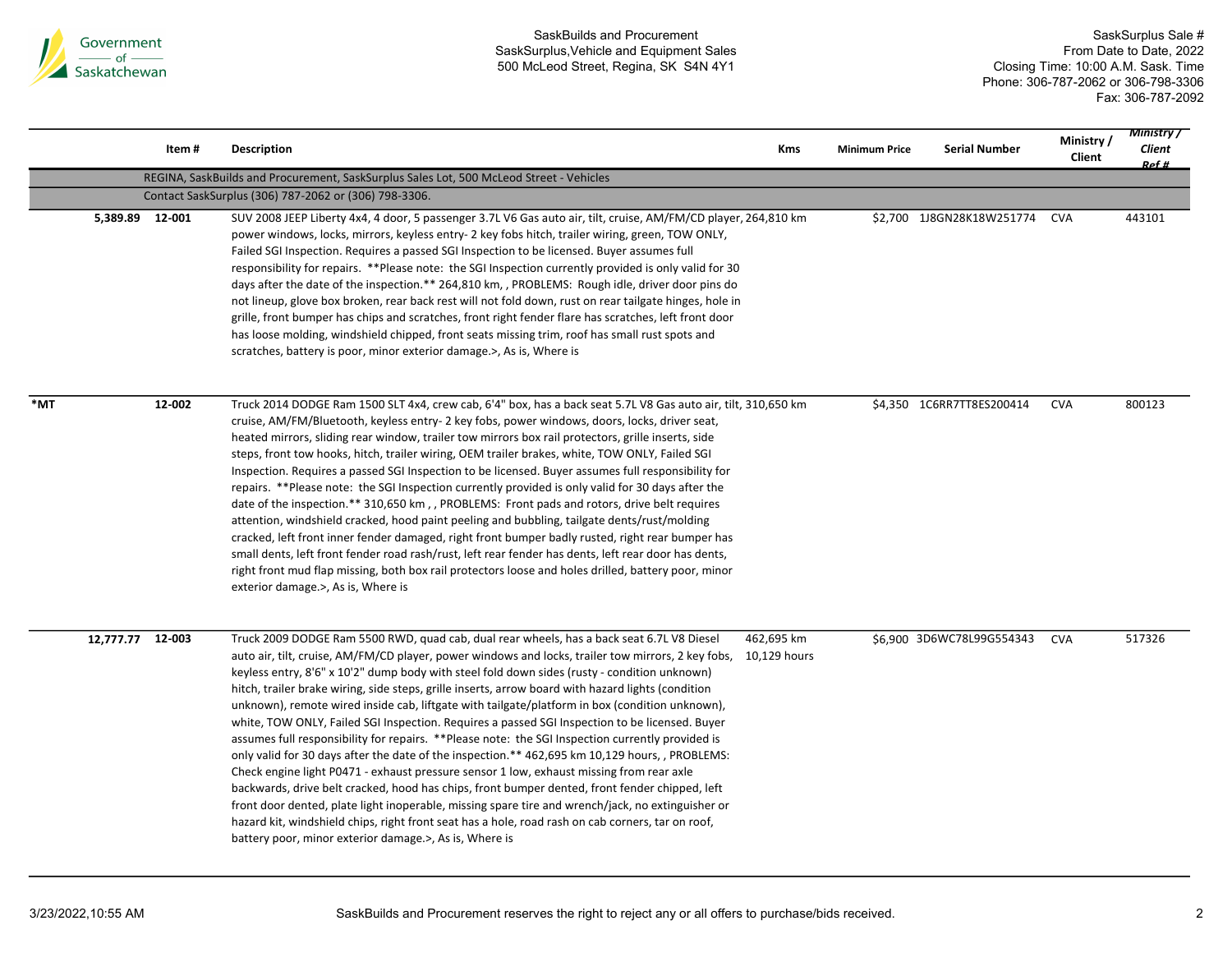

|           | Item#  | <b>Description</b>                                                                                                                                                                                                                                                                                                                                                                                                                                                                                                                                                                                                                                                                                                                                                                                                                                                                                                                                                                                                                                                                                                                                                                                                                                                                                                                                                                                                                                                                                                                | <b>Kms</b> | <b>Minimum Price</b> | <b>Serial Number</b>       | Ministry/<br>Client | <b>Ministry</b> /<br>Client<br>Ref # |
|-----------|--------|-----------------------------------------------------------------------------------------------------------------------------------------------------------------------------------------------------------------------------------------------------------------------------------------------------------------------------------------------------------------------------------------------------------------------------------------------------------------------------------------------------------------------------------------------------------------------------------------------------------------------------------------------------------------------------------------------------------------------------------------------------------------------------------------------------------------------------------------------------------------------------------------------------------------------------------------------------------------------------------------------------------------------------------------------------------------------------------------------------------------------------------------------------------------------------------------------------------------------------------------------------------------------------------------------------------------------------------------------------------------------------------------------------------------------------------------------------------------------------------------------------------------------------------|------------|----------------------|----------------------------|---------------------|--------------------------------------|
| 6,689.89  | 12-004 | Truck 2013 FORD F250 Superduty 2WD, extended cab, 6'9" box with box liner, has a back seat 6.2L 332,589 km<br>V8 Gas auto air, tilt, cruise, AM/FM/CD player, power front windows/locks, heated mirrors,<br>keyless entry- 2 key fobs front tow hooks, side steps, hitch, trailer wiring, OEM trailer brake,<br>headache rack, white, TOW ONLY, Failed SGI Inspection. Requires a passed SGI Inspection to be<br>licensed. Buyer assumes full responsibility for repairs. **Please note: the SGI Inspection<br>currently provided is only valid for 30 days after the date of the inspection.** 332,589 km,<br>PROBLEMS: Rear shocks and exhaust manifold require attention, TPMS light on, windshield is<br>chipped and cracked, rear fenders have chips, rust and road rash, tailgate is chipped and dented,<br>rear bumper has rust spots and chips, hood chips, left front door has loose weather stripping, left<br>front mirror has a hole in housing, left front seat worn, back seat soiled, left box rail bent, holes<br>drilled in box rails, plate lights need replacement, spare tire is loose in box (unsure if compatible<br>with vehicle), battery poor, minor exterior damage. >, As is, Where is                                                                                                                                                                                                                                                                                                                 |            |                      | \$5,850 1FT7X2A60DEB48554  | <b>CVA</b>          | 800071                               |
| 18,900.00 | 12-005 | Truck 2012 FORD F550 4x4, super cab, dual rear wheels 6.8L V10 Gas auto air, tilt, cruise,<br>AM/FM/CD player, 2 sets of keys for vehicle warwick ladder (condition unknown), Brand FX<br>service body (condition unknown), HD rear bumper, pintle hook, trailer wiring, OEM trailer<br>brakes, front tow hooks, side steps, trailer tow mirrors, keys for accessories, inspection and<br>service manual, white, TOW ONLY, Failed SGI Inspection. Requires a passed SGI Inspection to be<br>licensed. Buyer assumes full responsibility for repairs. **Please note: the SGI Inspection<br>currently provided is only valid for 30 days after the date of the inspection.** 276,170 km, Recent<br>Repairs: fuel cap replaced, left front door repairs, engined stalled and would not stay running<br>(problem may reappear), PROBLEMS: Engine light on, rear wheels bolt holes damaged (wheels<br>may come loose if driven), traction control light on, right exhaust manifold lower bolts missing,<br>front rotors rusted, windshield is cracked, no wheel chocks, pintle hook seized, rust on cab<br>corners, left front door road rash, left rear door rust/road rash, front bumper is rusty, rear<br>bumper bent, right front door road rash/rust at bottom, hood has chips/dents and scratches, left<br>front seat worn/cushion & frame visible, rear seat and seat belts missing, roof top cab lights not<br>working, roof has dents and rust spots, jack missing, battery poor, minor exterior damage.>, As is,<br>Where is | 276,170 km |                      | \$11,875 1FD0X5HYOCEA99327 | <b>CVA STEL</b>     | 517862<br>627592                     |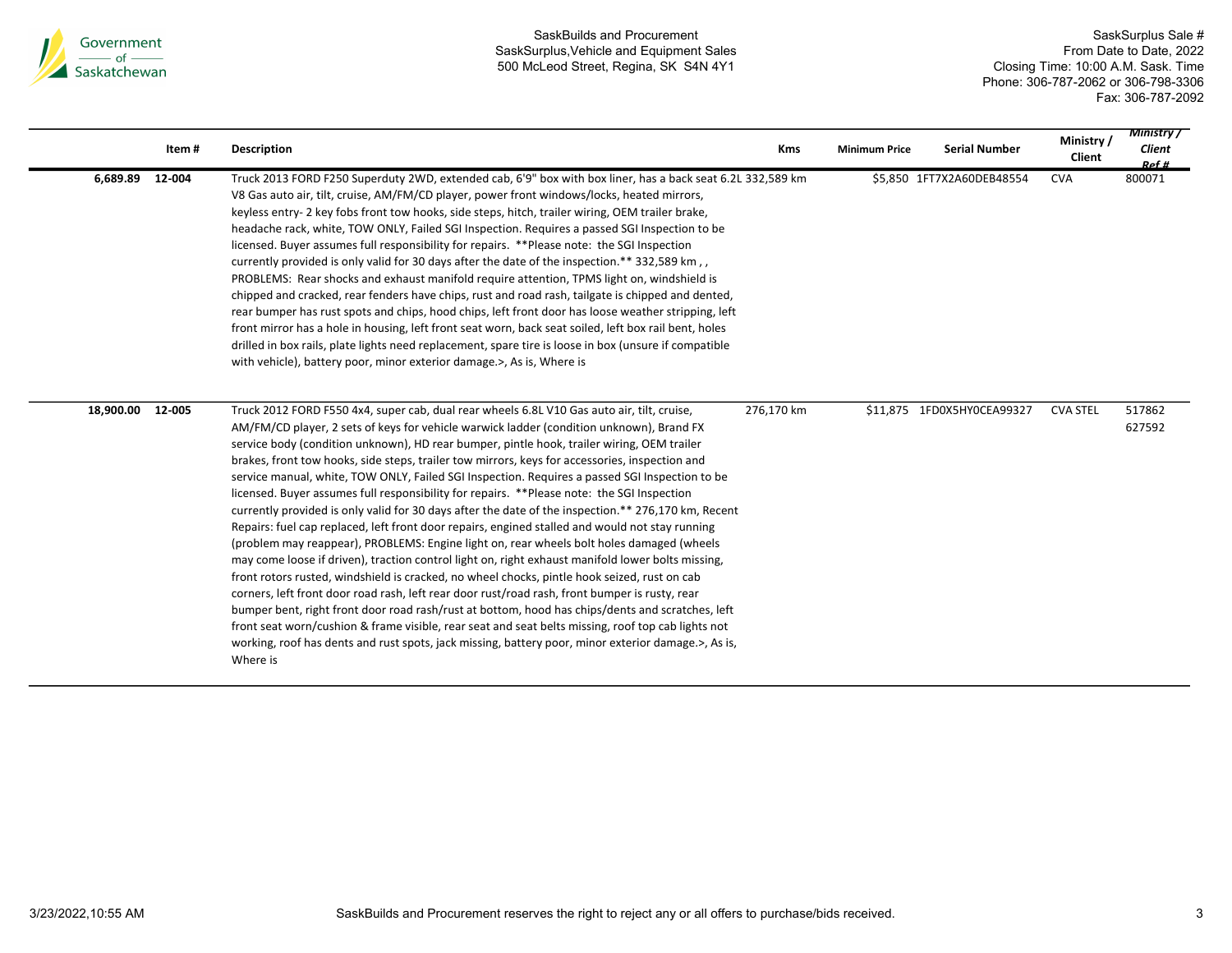

|          | Item # | Description                                                                                                                                                                                                                                                                                                                                                                                                                                                                                                                                                                                                                                                                                                                                                                                                                                                                                                                                                                                                                                                                                                                                                                                                                                                                                                                                                          | <b>Kms</b> | <b>Minimum Price</b> | <b>Serial Number</b>      | Ministry/<br>Client | <b>Ministry</b> /<br>Client<br>Ref # |
|----------|--------|----------------------------------------------------------------------------------------------------------------------------------------------------------------------------------------------------------------------------------------------------------------------------------------------------------------------------------------------------------------------------------------------------------------------------------------------------------------------------------------------------------------------------------------------------------------------------------------------------------------------------------------------------------------------------------------------------------------------------------------------------------------------------------------------------------------------------------------------------------------------------------------------------------------------------------------------------------------------------------------------------------------------------------------------------------------------------------------------------------------------------------------------------------------------------------------------------------------------------------------------------------------------------------------------------------------------------------------------------------------------|------------|----------------------|---------------------------|---------------------|--------------------------------------|
| 5,850.00 | 12-006 | Truck 1985 GMC C6000 RWD, regular cab, dual rear wheels, bucket truck (condition of bucket<br>components unknown) 366 CID / 6L V8 Gas manual (5 speed, 2 speed axle) AM Radio, 2 sets of<br>keys Wajax service body (rusted, poor condition), Pitman hotstik 7 man lift (condition unknown),<br>front tow hooks, HD rear bumper, 2 saddle gas tanks, wheel chaulks, safety cones, orange, TOW<br>ONLY, Failed SGI Inspection. Requires a passed SGI Inspection to be licensed. Buyer assumes full<br>responsibility for repairs. **Please note: the SGI Inspection currently provided is only valid for 30<br>days after the date of the inspection.** 89,803 km, , PROBLEMS: Power steering leak at brake<br>pressure sensor, fuel leak at carburator, brake fluid leak near master cylinder, front struts leaking,<br>coolant leak, transmission leak, blower motor noisy/cuts out (needs repair or replacement),<br>accelerator pedal pad missing, missing wiper blades, windshield cracked, driver door<br>saging/doesn't close properly- hinges are loose, service body rusted, front fenders rusting, grille is<br>cracked/broken, right front door bent, washer nozzle non-operational, side mirror lamps out, left<br>front seat ripped, hood is scratched, paint faded, roof has dents, battery poor condition, minor<br>exterior damage.>, As is, Where is | 89,803 km  |                      | \$2.850 1GDG6D1B8FV631669 | <b>CVA</b>          | 801555                               |

|     |        |                 | REGINA, SaskBuilds and Procurement, SaskSurplus Sales Lot, 500 McLeod Street - Miscellaneous Items and Equipment.                                                                  |              |                 |     |
|-----|--------|-----------------|------------------------------------------------------------------------------------------------------------------------------------------------------------------------------------|--------------|-----------------|-----|
|     |        |                 | Contact SaskSurplus (306) 787-2062 or (306) 798-3306.                                                                                                                              |              |                 |     |
|     |        | 75.00 12-120    | Arrow Light for Traffic Control Manufactured by SWS, Model 5800 48 inches X 10 inches,<br>comes with controller and cables. May not be complete. May not be operational.,,,,, Fair | \$25         | <b>CVA</b>      | 381 |
|     | 20.00  | 11-106          | File Cabinet wood, lateral, 2 drawer 30" W x 18 " D x 29" H, no keys,,,,,, Good                                                                                                    | \$1          | SaskSurplus 334 |     |
|     | 20.00  | 11-107          | File Cabinet wood, lateral, 2 drawer 30" W x 18" D x 29" H, no keys,,,,,Good                                                                                                       | \$1          | SaskSurplus 335 |     |
|     | 1.77   | 11-108          | File folders lot of 116 Hanging, used various colors, 9" x 15", , , , , Poor                                                                                                       | \$1          | SaskSurplus 7   |     |
|     |        | No Bid * 12-114 | Hitch OEM Ford (receiver) with mounting bolts black in color, accepts a 2 inch draw bar. May<br>be compatible with a 2005 Ford E350.,,,,, Good                                     | \$50         | <b>CVA</b>      | 374 |
|     |        | 40.01 12-115    | Hitch OEM Ford (receiver), NO mounting bolts black in color, accepts a 2 inch draw bar. May be<br>compatible with a 2006 Ford E350.,,,,, Good                                      | \$40         | <b>CVA</b>      | 375 |
|     |        | No Bid * 12-116 | Hitch OEM Ford (receiver), with mounting bolts black in color, accepts a 2 inch draw bar. May<br>be compatible with a 2006 Ford E350.,,,,, Good                                    | \$50         | <b>CVA</b>      | 376 |
|     |        | No Bid * 12-117 | Hitch OEM Ford (receiver), with mounting bolts and trailer wiring black in color, accepts a 2<br>inch draw bar. May be compatible with a 2008 Ford E350.,,,,, Good                 | \$60         | <b>CVA</b>      | 377 |
|     | 201.00 | 12-103          | OEM rear bumper chrome May be compatible with a 2004 Chev Silverado,,,,,, Good                                                                                                     | \$100        | <b>CVA</b>      | 364 |
| *WD |        | $*12-104$       | OEM tailgate yellow in color May be compatible with a 2004 Chev. Siverado 3500 extended<br>cab. May not be complete.,,,,, Good                                                     | \$200 A04007 | <b>CVA</b>      | 361 |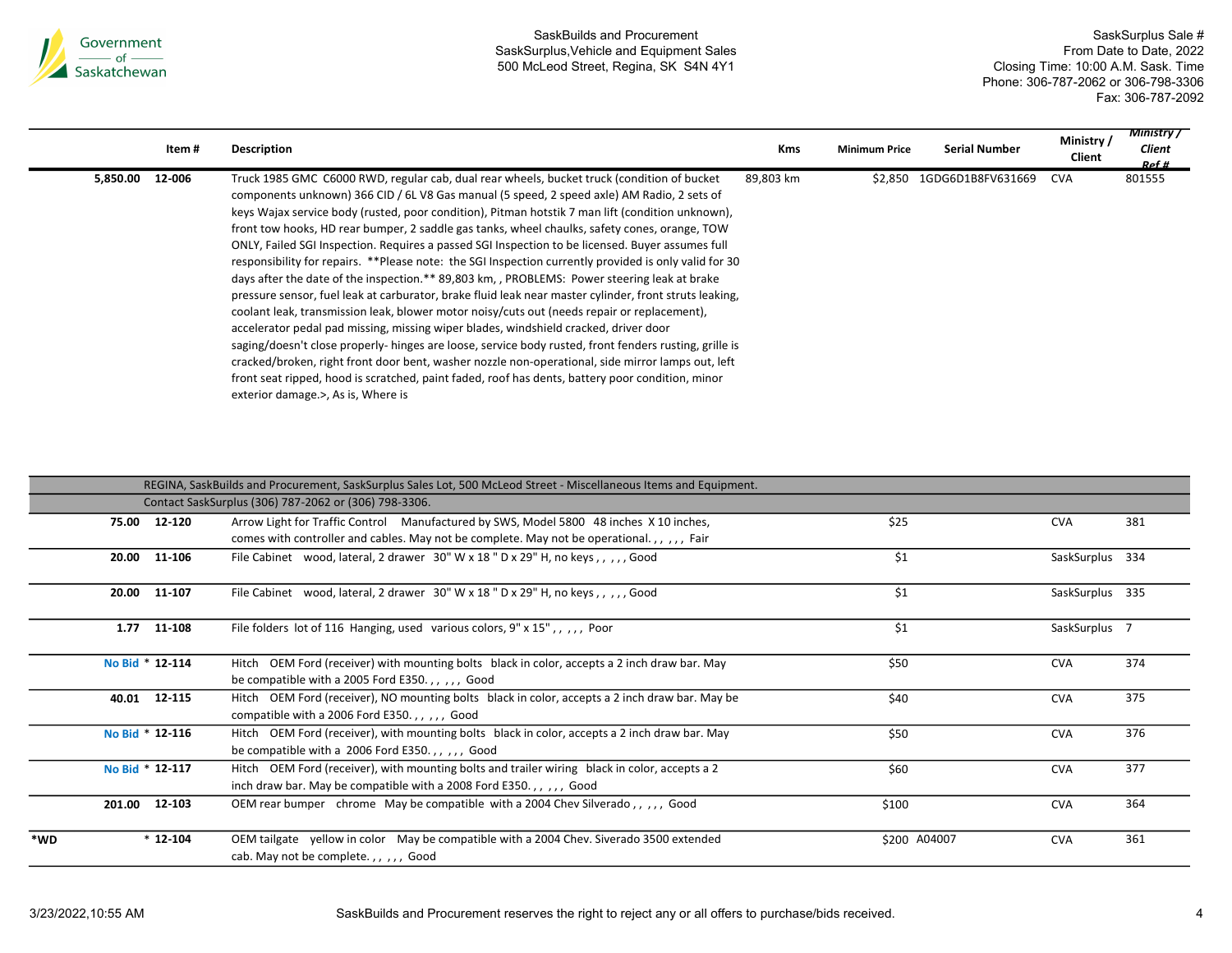

|     |                 | Item#        | Description                                                                                                                                   | <b>Kms</b> | <b>Minimum Price</b> | <b>Serial Number</b> | Ministry/<br>Client | <b>Ministry</b> /<br>Client<br>Ref # |
|-----|-----------------|--------------|-----------------------------------------------------------------------------------------------------------------------------------------------|------------|----------------------|----------------------|---------------------|--------------------------------------|
|     | No Bid * 12-105 |              | OEM tailgate yellow in color May be compatible with a 2004 Chev. Siverado 3500 extended<br>cab. May not be complete.,,,,, Good                |            | \$200                |                      | <b>CVA</b>          | 362                                  |
| *WD |                 | $*12-106$    | OEM tailgate yellow in color May be compatible with a 2004 Chev. Siverado 3500 extended<br>cab. May not be complete.,,,,, Good                |            | \$200                |                      | <b>CVA</b>          | 363                                  |
|     | <b>No Bid</b>   | 10-110       | Seat 3rd row seat, seats 2 people Removed from a 2009 Dodge Durango, grey cloth,,,,,, Fair                                                    |            | \$1                  | 434,842 CVA          |                     | 198                                  |
|     | <b>No Bid</b>   | 10-111       | Seat Bench seat. Cloth. Grey 52 inches in length. May be compatible with a 2004 Ford<br>Econoline E150.,,,,, Poor                             |            | $\overline{\$1}$     |                      | <b>CVA</b>          | 216                                  |
|     | 5.00            | 10-113       | Seats Lot of 2 Bench seats, grey, cloth 1-53 inch seat, 1-63 inch seat. May be compatible with a<br>2004 E350 extended van.,,,,,Fair          |            | \$1                  | 422,121 CVA          |                     | 222                                  |
|     | <b>No Bid</b>   | 10-114       | Seats Lot of 2 Bench seats, grey, cloth Both seats are 53 inches in length. May be compatible<br>with a 2004 Chev Astro van.,,,,, Fair        |            | $\overline{\$1}$     | 190,470 CVA          |                     | 223                                  |
|     | <b>No Bid</b>   | 10-115       | Seats Lot of 2 Bench seats, grey, cloth Both seats are 53 inches in length. May be compatible<br>with a 2006 E350 extended van.,,,,, Fair     |            | \$1                  | 422,485 CVA          |                     | 224                                  |
|     | No Bid 10-112   |              | Seats Lot of 2 2nd row and 3rd row seat. 2nd row seats 3, 3rd row seats 2. Removed from a<br>2009 Dodge Durango, grey cloth.,,,,,Fair         |            | \$15                 | 434,883 CVA          |                     | 199                                  |
|     |                 | 21.00 11-116 | Shovels lot of 4 Miscellaneous, plastic scoop various lengths, 28-36 inches,,,,,Fair                                                          |            | \$1                  |                      | <b>CVA</b>          | 232                                  |
|     | No Bid * 12-118 |              | Spare Tire 16 inch, 135/70R/16, Continental compact temporary spare on a steel rim. May be<br>compatible with a 2008 Chev Uplander.,,,,, Good |            | \$10                 |                      | <b>CVA</b>          | 378                                  |
|     | No Bid * 12-119 |              | Spare Tire 16 inch, 135/70R/16, Continental compact temporary spare on a steel rim. May be<br>compatible with a 2008 Chev Uplander.,,,,, Good |            | \$10                 |                      | <b>CVA</b>          | 379                                  |
|     | 421.00 12-101   |              | Tailgate OEM, metal, white in color May be compatible with a 2007-2013 Chevrolet Silverado,<br>, , , , Good                                   |            | \$200                |                      | <b>CVA</b>          | 366                                  |
|     | 422.00 12-102   |              | Tailgate OEM, metal, white in color May be compatible with a 2007-2013 Chevrolet Silverado,<br>, , , , Good                                   |            | \$200                |                      | <b>CVA</b>          | 367                                  |
|     | 50.00 12-124    |              | Tailgate OEM GMC Sierra, white. Some dents. Bent. Can be used for parts. May be compatible<br>with a 2008 GMC Sierra.,,,,,Poor                |            | \$25                 |                      | <b>CVA</b>          | 380                                  |
|     | 80.20 1-123     |              | Tire 16 inch 225/60R/16, Winter Claw Extreme Grip. M+S. Manufacture date: week 24, year<br>2014.,,,,, Good                                    |            | \$40                 |                      | <b>CVA</b>          | SS3608                               |
|     | 185.75 2-108    |              | Tires Set of 4 16 inch, 215/65R/16, Sumitomo Ice Edge, Snow flake, manufacture date-week 23,<br>year 2017,,,,, Good                           |            | \$160                |                      | <b>CVA</b>          | SS3153                               |
|     | 40.00 8-105     |              | Tire 16 inch, 205/60R/16, Artic Claw Winter TKI M+S,,,,, Excellent                                                                            |            | \$40                 |                      | <b>CVA</b>          | SS3657                               |
|     | 137.77 12-107   |              | Tires lot of 4 17 inch, P225/55R/17, Firestone FR710. M+S. Manufacture date: week 05, year<br>2015.,,,,, Fair                                 |            | \$120                |                      | <b>CVA</b>          | 365                                  |
|     | 125.00 12-108   |              | Tires lot of 4 16 inch, P225/60R/16, Firestone All Season, M+S. Manufacture date: week 31,<br>year 2017.,,,,,Fair                             |            | \$120                |                      | <b>CVA</b>          | 368                                  |
| *MT |                 | 12-109       | Tires lot of 4 16 inch, P225/65R/16, Sumitomo Ice Edge, Snow Flake. Manufacture date: week<br>21, year 2018.,,,,, Excellent                   |            | \$250                |                      | <b>CVA</b>          | 371                                  |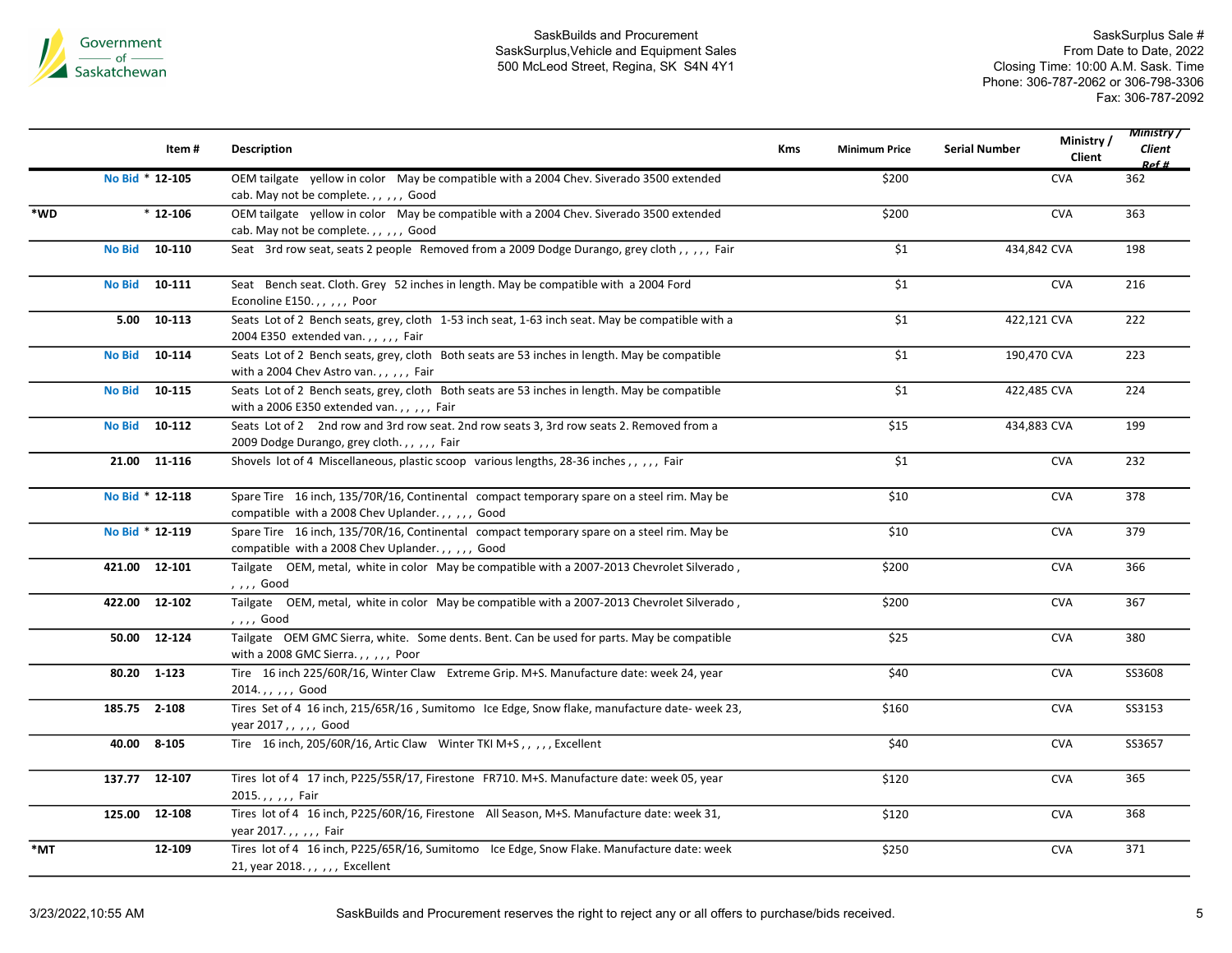

|                 | Item#        | Description                                                                                                                                                                                                                                                                                                                                                                                                                                                                                                                                 | <b>Kms</b> | <b>Minimum Price</b> | <b>Serial Number</b>         | Ministry/<br>Client | <b>Ministry</b> /<br>Client<br>Ref # |
|-----------------|--------------|---------------------------------------------------------------------------------------------------------------------------------------------------------------------------------------------------------------------------------------------------------------------------------------------------------------------------------------------------------------------------------------------------------------------------------------------------------------------------------------------------------------------------------------------|------------|----------------------|------------------------------|---------------------|--------------------------------------|
| No Bid * 12-110 |              | Tire 17 inch, P225/55R/17, Firestone All Season, M+S. Manufacture date: week 44, year 2019.,<br>, , , , Good                                                                                                                                                                                                                                                                                                                                                                                                                                |            | \$50                 |                              | <b>CVA</b>          | 373                                  |
| 141.00 12-111   |              | Tires lot of 4 17 inch, P225/55R/17, Goodyear Assurance. M+S. Manufacture date: week 29,<br>year 2017.,,,,, Fair                                                                                                                                                                                                                                                                                                                                                                                                                            |            | \$120                |                              | <b>CVA</b>          | 369                                  |
| 166.78 12-112   |              | Tires lot of 4 17 inch, P235/65R/17, Continental Cross Contact RX, M+S. Manufacture date:<br>week 42, year 2020.,,,,, Good                                                                                                                                                                                                                                                                                                                                                                                                                  |            | \$160                |                              | <b>CVA</b>          | 370                                  |
| No Bid * 12-113 |              | Tire 17 inch, P245/70R/17, General Grabber HTS, M+S. Manufacture date: week 30, year 2015.<br>,, ,, , Good                                                                                                                                                                                                                                                                                                                                                                                                                                  |            | \$50                 |                              | <b>CVA</b>          | 372                                  |
| No Bid * 12-125 |              | Tonneau Cover for Truck Box Retractable. Fabric-condition unknown. Included 5 pieces of trim<br>. Mounting bracket broken. Parts maybe missing. Maybe compatible with a 2004 Chev Silverad,<br>Broken Repairable                                                                                                                                                                                                                                                                                                                            |            | \$20                 |                              | <b>CVA</b>          | 385                                  |
| No Bid * 11-127 |              | TV Samsung 14" screen, unsure if operational,,,,,, Poor                                                                                                                                                                                                                                                                                                                                                                                                                                                                                     |            |                      | \$1 CT-3371XVM               | SaskSurplus 1       |                                      |
| No Bid * 12-121 |              | Warning Triangle Kit Grote 3 weighted triangles,,,,,, Fair                                                                                                                                                                                                                                                                                                                                                                                                                                                                                  |            | \$5                  |                              | <b>CVA</b>          | 382                                  |
| No Bid * 12-122 |              | Warning Triangle Kit Grote 3 weighted triangles,,,,,Fair                                                                                                                                                                                                                                                                                                                                                                                                                                                                                    |            | \$5                  |                              | <b>CVA</b>          | 383                                  |
|                 | 5.01 12-123  | Warning Triangle Kit Grote 3 weighted triangles,,,,,Fair                                                                                                                                                                                                                                                                                                                                                                                                                                                                                    |            | \$5                  |                              | <b>CVA</b>          | 384                                  |
| 1,010.10 12-126 |              | Trailer utility, 1993 Wylie mechanical cable dolly, pintle eye hook up, tongue jack, hand cable<br>winch, RV flat blade trailer connection, 225/75 R15 tires, has two rear stablizer stands, has a small<br>reel bar, 83 inches wide, 10.5 feet long, 2700 lb,,,,,Good                                                                                                                                                                                                                                                                      |            |                      | \$500 2W9MD12B8P1005023 STEL |                     | 934972                               |
| 850.00 12-127   |              | Trailer utility, 1990 Mallard mechanical cable dolly, pintle eye hook up, hand cable winch, has a<br>tongue jack, RV flat blade trailer connection, two 7.00 x 1515 tires, has a small reel bar, has spare<br>tire on tongue, 83 inches wide, 10.5 feet long, 2700 lb.,,,,,Good                                                                                                                                                                                                                                                             |            |                      | \$500 2D94R8DF5L1010270      | <b>STEL</b>         | 904689                               |
| 601.00 12-128   |              | Trailer cable splice, enclosed, 1979, home built pintle eye hook up, RV style flat blade<br>connection, has tongue jack, 6 door compartments, front lower compartment has a roll out tray<br>for generator, upper slide out for parts, storage compartment on rear bumper, middle<br>compartment is open, rear compartment has slide out tray, rack on top for 10 ft ladder, top<br>measurement is 93" x 61" across, overal length is 137", P205/75R15 tires, uses a Ch504 key for the<br>locks, key will be tied on the back bar.,,,,,Good |            | \$500                | 79,102 STEL                  |                     | 991887                               |
| 1,128.90 12-129 |              | Trailer reel, 1982 Brandt hydraulic cable dolly, pintle eye hook up, 3 hydraulic pump jacks, one<br>for lifting the tongue, two to lift the arms, RV 6 pin flat style connection, two rear stabilizer jacks,<br>tires 1200 x 20 14 ply, has a one small & one large reel bar, length 196 inches, 101 inches wide,<br>14,000 lb dolly.,,,,,Good                                                                                                                                                                                              |            | \$500                |                              | 1,706 STEL          | 920790                               |
|                 | 10.01 11-150 | Chair blue, with wooden arms and legs wooden,,,,,Fair                                                                                                                                                                                                                                                                                                                                                                                                                                                                                       |            | \$1                  |                              | <b>ATC</b>          | 250                                  |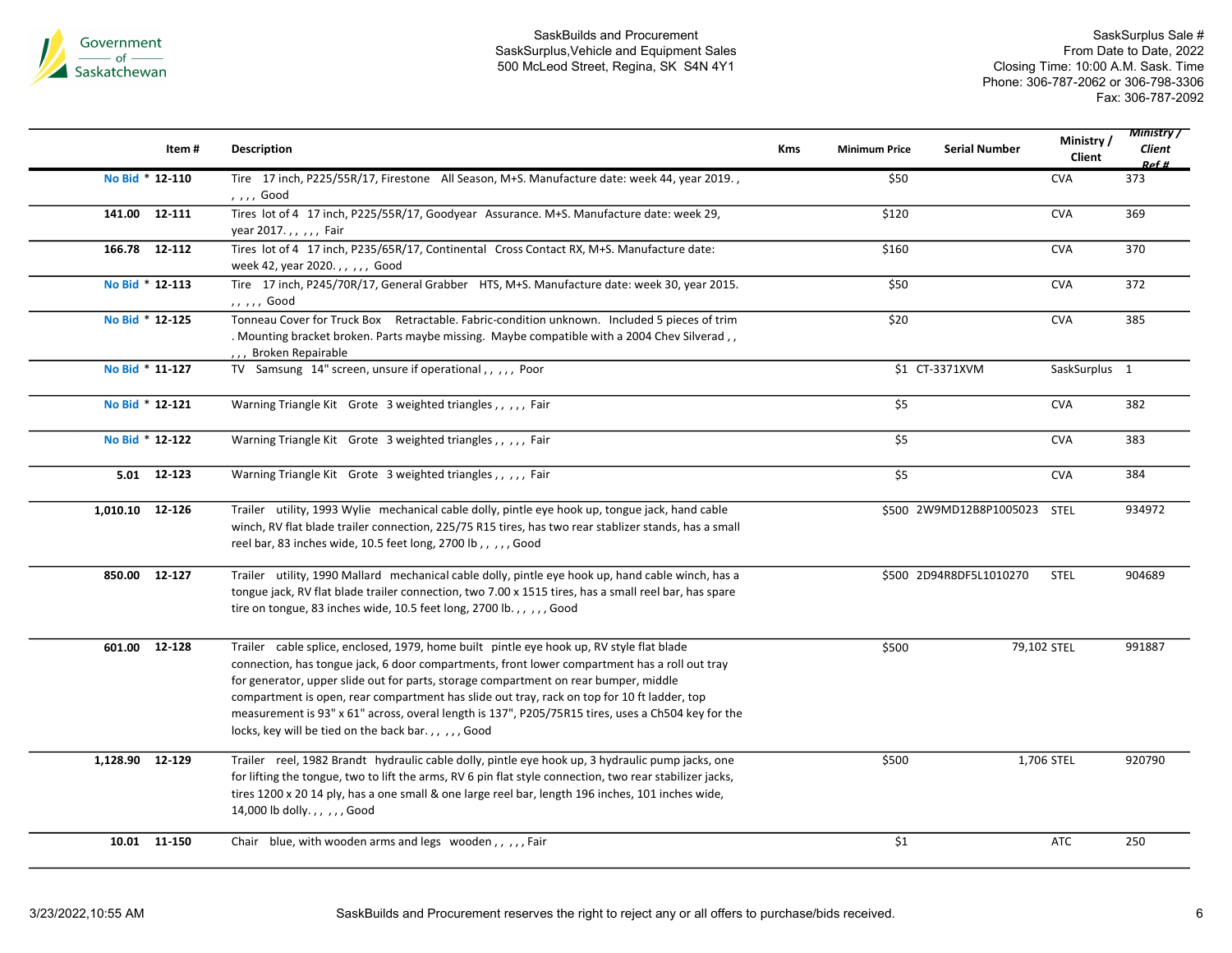

|       | Item#         | <b>Description</b>                                                                                                                                                                                                                                       | <b>Kms</b> | <b>Minimum Price</b> | <b>Serial Number</b> | Ministry/<br>Client | <b>Ministry</b> /<br>Client<br>Ref # |
|-------|---------------|----------------------------------------------------------------------------------------------------------------------------------------------------------------------------------------------------------------------------------------------------------|------------|----------------------|----------------------|---------------------|--------------------------------------|
|       | 2.01 11-146   | Chair lever controls partially working task,,,,,,Poor                                                                                                                                                                                                    |            | \$1                  |                      | ATC                 | 255                                  |
| 2.01  | 11-147        | Chair lever controls partially working task,,,,,Poor                                                                                                                                                                                                     |            | \$1                  |                      | <b>ATC</b>          | 256                                  |
|       | 2.01 11-148   | Chair lever controls partially working task,,,,,,Poor                                                                                                                                                                                                    |            | \$1                  |                      | <b>ATC</b>          | 257                                  |
|       | 2.01 11-149   | Chair lever controls partially working task,,,,,,Poor                                                                                                                                                                                                    |            | $\overline{\$1}$     |                      | <b>ATC</b>          | 258                                  |
|       | 21.01 11-151  | Chairs Lot of 2 one grey, one brown arm,,,,,Fair                                                                                                                                                                                                         |            | \$1                  |                      | <b>ATC</b>          | 251                                  |
| 45.00 | $9 - 101$     | Desk Steelcase, Double Pedestal, Metal, laminate top 60w x 30d & 60 long x 24 deep, two 2<br>drawer banks. Left Hand L-shaped, locks and keys. *Please note the desk comes disassembled -<br>joining brackets may not be included <sup>*</sup> ,,,,,Fair |            | $\overline{\$1}$     |                      | SGI                 |                                      |
|       | 55.00 11-128  | Desk Steelcase, Double Pedestal, Metal, laminate top 60w x 30d & 60 long x 24 deep, two 2<br>drawer banks. Right Hand L-shaped, locks but no keys,,,,,Fair                                                                                               |            | \$1                  |                      | SGI                 | 246                                  |
|       | 25.00 11-129  | Desk Steelcase, Double Pedestal, Metal, laminate top 60w x 30d, 2 drawer bank, 3 drawer bank,<br>locks but no keys,,,,,Fair                                                                                                                              |            | \$1                  |                      | SGI                 | 245                                  |
|       | 101.75 11-523 | <b>Executive Office</b><br>Suite corner piece - 42"; LR 60"x30"; RR 48"X30";<br>circle table 60" diameter, 34" base at widest; 2 Dark brown,,,,,Fair                                                                                                     |            | \$1                  |                      | LRWS                | 42023                                |
|       | 33.10 11-152  | File cabinet no keys, scuffed and scratched 4 drawer, vertical, metal,,,,,Fair                                                                                                                                                                           |            | \$1                  |                      | <b>ATC</b>          | 260                                  |
| 33.10 | 11-153        | File cabinet no keys, scuffed and scratched 4 drawer, vertical, metal,,,,,,Fair                                                                                                                                                                          |            | \$1                  |                      | <b>ATC</b>          | 261                                  |
|       | 33.10 11-154  | File cabinet no keys, scuffed and scratched 4 drawer, vertical, metal,,,,,Fair                                                                                                                                                                           |            | \$1                  |                      | <b>ATC</b>          | 262                                  |
|       | 33.10 11-155  | File cabinet no keys, scuffed and scratched 4 drawer, vertical, metal,,,,,,Fair                                                                                                                                                                          |            | \$1                  |                      | ATC                 | 263                                  |
| 50.00 | 11-156        | File cabinet no keys, scuffed and scratched 4 drawer, vertical, metal,,,,,,Fair                                                                                                                                                                          |            | \$1                  |                      | <b>ATC</b>          | 264                                  |
| 50.00 | 11-159        | File cabinet no keys, scuffed and scratched 4 drawer, vertical, metal,,,,,Fair                                                                                                                                                                           |            | \$1                  |                      | <b>ATC</b>          | 267                                  |
|       | 11.01 11-164  | Pedestal 3 drawer, with drafting pull out metal,,,,,Fair                                                                                                                                                                                                 |            | \$1                  |                      | <b>ATC</b>          | 270                                  |
| *MT   | 4-120         | Pedestal 3 drawers, wood Pepper dust 17"W x 25.5"D x 27.5"H, on casters, , , , , Fair                                                                                                                                                                    |            | \$1                  |                      | SaskSurplus X-373   |                                      |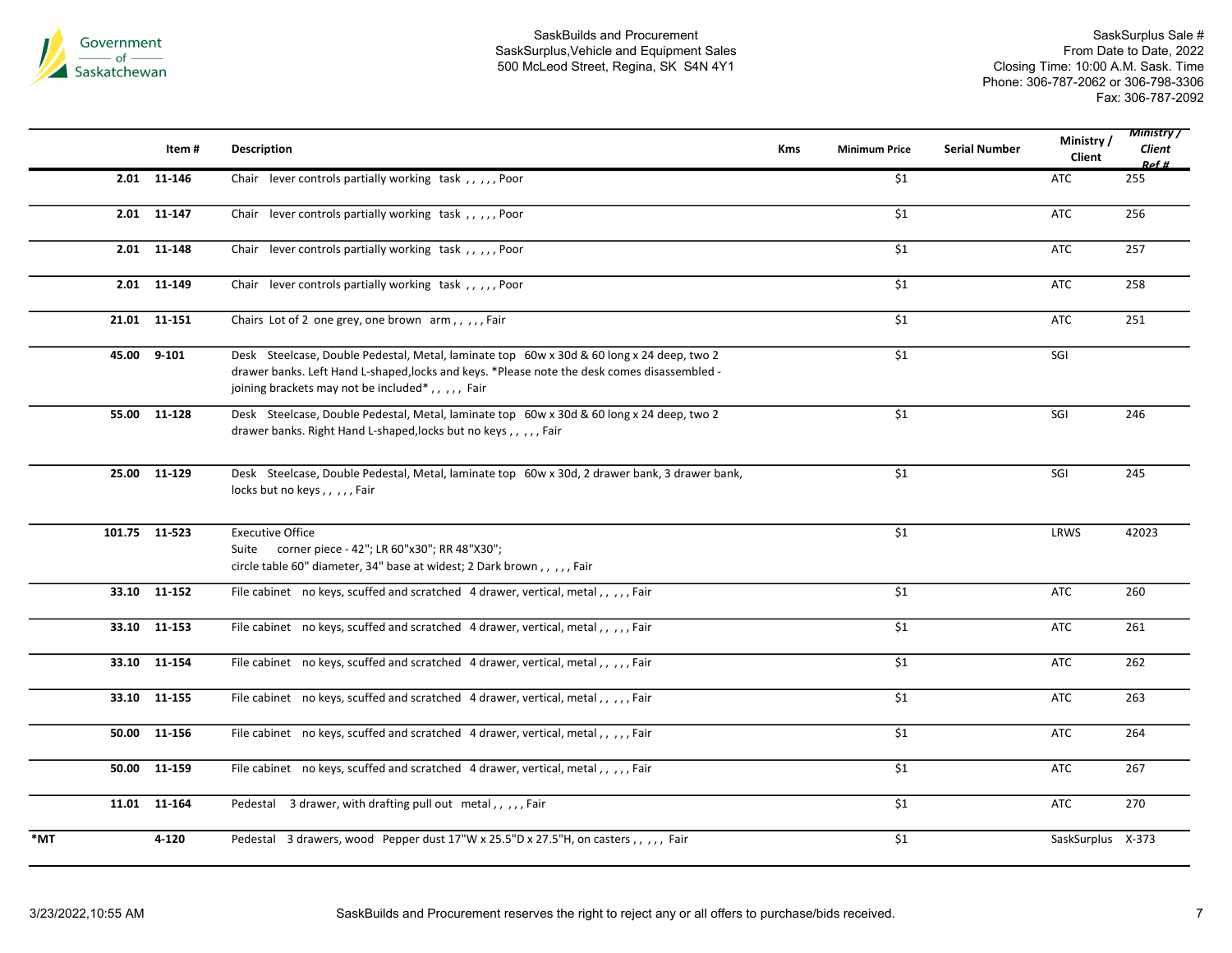

|     |                 | Item#           | <b>Description</b>                                                                                                                                                                                                                                                                                                                                                                                                                                                                                                                                                                                                                          | <b>Kms</b> | <b>Minimum Price</b> | <b>Serial Number</b>                           | Ministry /<br>Client | <b>Ministry</b> /<br>Client<br>Ref # |
|-----|-----------------|-----------------|---------------------------------------------------------------------------------------------------------------------------------------------------------------------------------------------------------------------------------------------------------------------------------------------------------------------------------------------------------------------------------------------------------------------------------------------------------------------------------------------------------------------------------------------------------------------------------------------------------------------------------------------|------------|----------------------|------------------------------------------------|----------------------|--------------------------------------|
| *MT |                 | $4 - 127$       | Pedestal 3 drawers, wood Pepper dust 17"W x 25.5"D x 27.5"H, on casters,,,,,Fair                                                                                                                                                                                                                                                                                                                                                                                                                                                                                                                                                            |            | \$1                  |                                                | SaskSurplus X-388    |                                      |
| *MT |                 | 4-118           | Pedestal 3 drawers, wood Pepperdust 17"W x 25.5"D x 27.5"H, on casters, , , , , Fair                                                                                                                                                                                                                                                                                                                                                                                                                                                                                                                                                        |            | $\overline{\$1}$     |                                                | SaskSurplus X-371    |                                      |
|     |                 | 40.00 4-135     | Whiteboard Bordered by wood trim 49.5"W x 5"D x 35.5"H,,,,, Fair                                                                                                                                                                                                                                                                                                                                                                                                                                                                                                                                                                            |            | $$1$$                |                                                | SaskSurplus ss3315   |                                      |
|     | 40.00           | 4-137           | Whiteboard Bordered by wood trim 49.5"W x 5"D x 35.5"H,,,,, Fair                                                                                                                                                                                                                                                                                                                                                                                                                                                                                                                                                                            |            | \$1                  |                                                | SaskSurplus ss3317   |                                      |
|     |                 |                 | BUFFALO NARROWS, Highways, 1900 Cummings Drive.                                                                                                                                                                                                                                                                                                                                                                                                                                                                                                                                                                                             |            |                      |                                                |                      |                                      |
|     |                 |                 | Contact Mark Eisenkirch, mark.eisenkirch@gov.sk.ca                                                                                                                                                                                                                                                                                                                                                                                                                                                                                                                                                                                          |            |                      |                                                |                      |                                      |
|     | 5,401.00 12-507 |                 | Broom Tractor 1990 New Holland 8530 2WD 401 CID, Inline 4, diesel 16x4 dual power<br>synchronization A/C, tilt, broom 16 speed, locking differential, single tires, tire size: 11.0016.5<br>front, 18.4 38 rear., yellow, TOW ONLY, No SGI Inspection. It is unknown if any repairs or safety<br>concerns exist (if any). Requires a passed SGI Inspection to be licensed. Buyer assumes full<br>responsibility for repairs if required. 7029 hrs,, PROBLEMS: battery, windshield washer and<br>wipers all in poor condition. Hours of unit may not be accurate, unsure if hour meter works,<br>hydraulics slow when cold., As is, Where is | 7029 hrs   |                      | \$1,000 A928602                                | HI                   | B91010                               |
|     |                 |                 | CHRISTOPHER LAKE, Environment, 379 Main Street.                                                                                                                                                                                                                                                                                                                                                                                                                                                                                                                                                                                             |            |                      |                                                |                      |                                      |
|     |                 |                 | Contact Bonnie Greene 306-961-3210, bonnie.greene@gov.sk.ca or Jonas Sylvestre 306-930-7284, jonas.sylvestre@gov.sk.ca                                                                                                                                                                                                                                                                                                                                                                                                                                                                                                                      |            |                      |                                                |                      |                                      |
|     |                 | 382.00 12-501   | Boat Motor Mercury, outboard 9.8 hp. 1990's Outboard engine. Did not start last spring. Not<br>sure why, nothing was tried.,,,,, Broken Repairable                                                                                                                                                                                                                                                                                                                                                                                                                                                                                          |            | \$1                  | 7,211,427 ENV                                  |                      | $\mathbf{1}$                         |
|     |                 |                 | DANIELSON PROVINCIAL PARK, Parks Culture and Sport, Box 39                                                                                                                                                                                                                                                                                                                                                                                                                                                                                                                                                                                  |            |                      |                                                |                      |                                      |
|     |                 |                 | Contact Karen Fiske 306-854-6271, karen.fiske@gov.sk.ca                                                                                                                                                                                                                                                                                                                                                                                                                                                                                                                                                                                     |            |                      |                                                |                      |                                      |
|     | 2,795.90 12-502 |                 | Boat and Trailer 18' V-hull, Aluminum TOW ONLY - 1976 Lund boat, 70 hp Mercury motor and<br>trailer unknown if motor works, propeller is not attached, boat interior needs to be rebuilt, fuel<br>tank unusable, single axle trailer,,,,, Broken Repairable                                                                                                                                                                                                                                                                                                                                                                                 |            |                      | \$1 ZLU01039G76A - boat,<br>G#-12344 TC Reg. # | Parks                | 3                                    |
|     |                 | No Bid * 11-505 | Electric Mower Black & Decker, LM100 18", 7amps - unknown if it works,,,,, Poor                                                                                                                                                                                                                                                                                                                                                                                                                                                                                                                                                             |            |                      | \$1 0216C                                      | Parks                | 4                                    |
|     |                 | 15.00 11-517    | Lawn Sweeper with bag attachment  Craftsmen, Light Duty 32" Pull behind sweeper<br>attachement for lawn clippings and light debris,,,,, Broken Repairable                                                                                                                                                                                                                                                                                                                                                                                                                                                                                   |            |                      | \$1 SK9834                                     | Parks                | 12                                   |
|     |                 | 44.00 12-503    | Mitre Saw Makita LS1020 255mm<br>Operational when it was placed into storage.,,,,, Poor                                                                                                                                                                                                                                                                                                                                                                                                                                                                                                                                                     |            |                      | \$1 259345E ?14-75-88<br><b>SERM</b>           | Parks                | $\overline{2}$                       |
|     |                 | 11.27 11-511    | Propane Heater PowerFist 49600 BTU Forced Air. Non operational , , , , , Fair                                                                                                                                                                                                                                                                                                                                                                                                                                                                                                                                                               |            | \$1                  | 361,301,984 Parks                              |                      | $\mathbf{1}$                         |
|     |                 | 356.00 12-504   | Table Saw 2004 Delta 10" Professional Table saw, kill switch doesn't work, missing guard,<br>newer 2 hp motor,,,,, Broken Repairable                                                                                                                                                                                                                                                                                                                                                                                                                                                                                                        |            |                      | \$50 010624 Q30C4                              | Parks                | $\mathbf{1}$                         |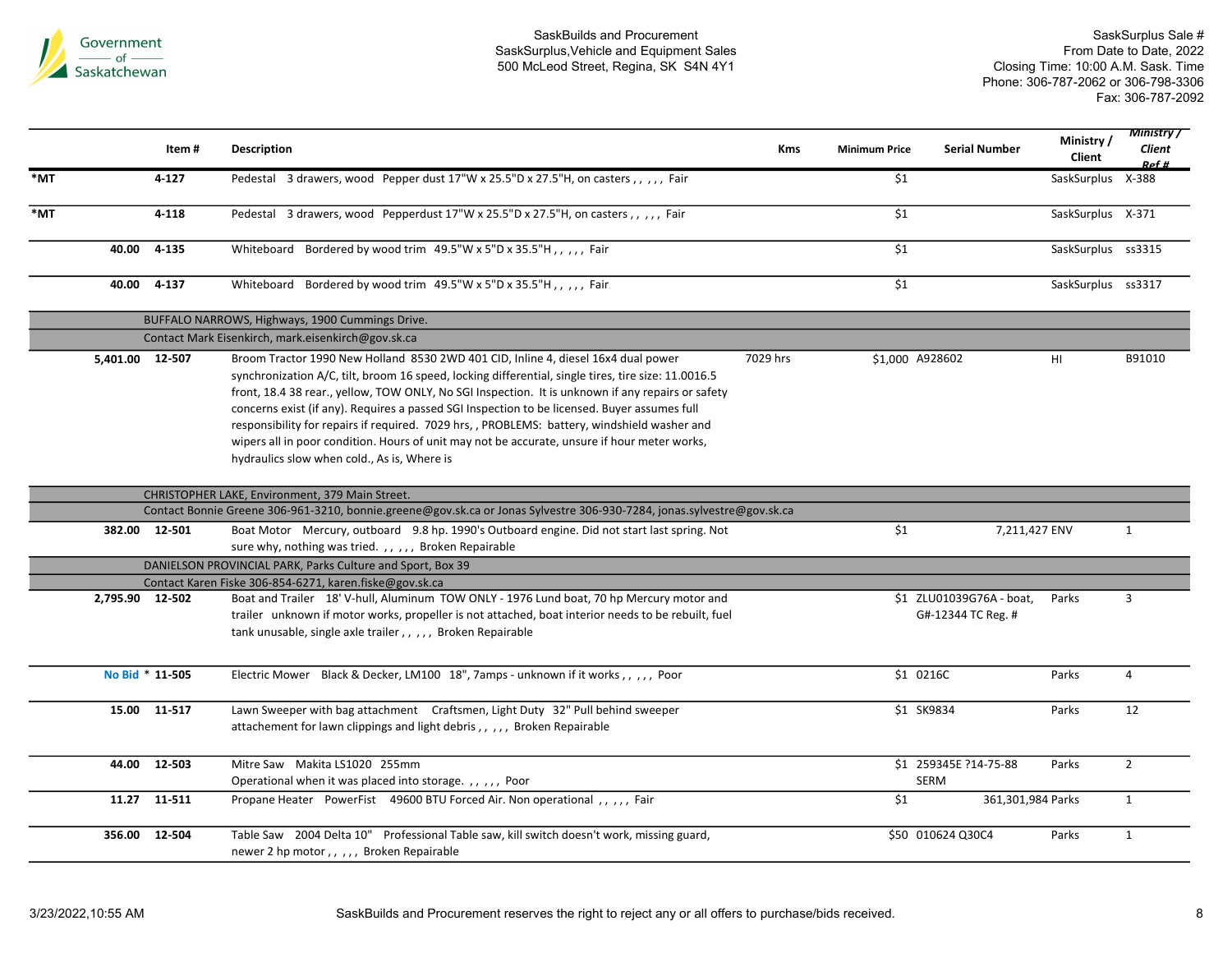

|                  | Item# | <b>Description</b>                                                                                                                                                                                                                                                                                                                                                                                                                                                                                                                                                                                                                                                                                                                                                                        | Kms        | <b>Minimum Price</b> | <b>Serial Number</b>       | Ministry/<br>Client | <b>Ministry</b> /<br><b>Client</b><br>Ref # |
|------------------|-------|-------------------------------------------------------------------------------------------------------------------------------------------------------------------------------------------------------------------------------------------------------------------------------------------------------------------------------------------------------------------------------------------------------------------------------------------------------------------------------------------------------------------------------------------------------------------------------------------------------------------------------------------------------------------------------------------------------------------------------------------------------------------------------------------|------------|----------------------|----------------------------|---------------------|---------------------------------------------|
| 156.00 11-548    |       | Pedestal Grinder King 8" Pedestal Grinder,,,,,Fair                                                                                                                                                                                                                                                                                                                                                                                                                                                                                                                                                                                                                                                                                                                                        |            |                      | \$10 Model: KC-880         | HI                  | 11                                          |
| 11,700.00 12-508 |       | Trailer, Flat Deck 2007 Majestik 20 ton tandem, dual tires, tire size LT225/70R22.5 has a bent<br>frame - will not pass SGI inspection (see inspection attached). Otherwise, mechanically in good<br>shape., yellow, Failed SGI Inspection. Requires a passed Inspection to be licensed. Buyer assumes<br>full responsibility for repairs., , , As is, Where is                                                                                                                                                                                                                                                                                                                                                                                                                           |            |                      | \$250 2M9FSA2T37R151224    | HI                  | E07003                                      |
| 23,657.00 12-509 |       | Grader 2003 Deere 770CH Series 2 RWD 8.1L 6081HDW10, Inline 6, diesel PowerShift A/C speeds: 11,593 hrs<br>8 forward, 8 reverse, tandem axle, locking differential, single tires, tire size: 17.5R25, yellow,<br>11,593 hrs,, PROBLEMS: transmission poor - will derate into first gear. Air ride seat doesn't work,<br>packer seen in photo does not sell with unit., As is, Where is                                                                                                                                                                                                                                                                                                                                                                                                    |            |                      | \$15,000 DW770CH584668     | HI                  | C03003                                      |
| 30,253.00 12-510 |       | Wheel Loader 2001 Case 621C 4WD Cummins 6T-590, Inline 6, diesel ZF automatic A/C single axle, 6515 hrs,<br>4 speed, single tires, tires size: 20.5R25, 12 ply. Standard locking differential., orange, 6515 hrs,<br>showing,, PROBLEMS: Brakes, battery and body exterior are all in poor condition. Rust rotting<br>though bottom of the cab and spread to the Rollover Protection Structures (ROPS). Brake valve<br>sticking., As is, Where is                                                                                                                                                                                                                                                                                                                                         | showing    |                      | \$15,000 JEE0122869        | HI                  | B01009                                      |
| 15,250.00 12-511 |       | Motor Grader 2009 Deere 770D RWD 8.1L, Inline 6, diesel PowerShift A/C, blade float tandem<br>axle, speeds: 8 forward, 8 reverse, locking differential, single tires, tire size: 17.5R25. 2' blade<br>extention on left hand side, front mounted ripper., yellow, 13,791 hrs, , PROBLEMS: Motor,<br>transmisson, tires and battery all in poor condition. Transmission is seized, engine has blow-by, 24-<br>12v inverter has been removed., As is, Where is                                                                                                                                                                                                                                                                                                                              | 13,791 hrs |                      | \$2,500 DW770DX621311      | HI                  | C09001                                      |
| 2,300.00 12-512  |       | Bridge Crane Truck 1979 Little Giant IHC C537 RWD V8, gas manual power divider lock mobile<br>crane with outriggers, tandem axle, 25,500 kg, 13 speed, standard differential. Single front tires,<br>dual rear tires, tire size: 12.00X20, 16 ply., yellow, TOW ONLY, No SGI Inspection. It is unknown if<br>any repairs or safety concerns exist (if any). Requires a passed SGI Inspection to be licensed. Buyer<br>assumes full responsibility for repairs if required. 24,190 km, , PROBLEMS: battery in poor<br>conditon, unit has been sitting for quite some time, operational condition unknown. Both right<br>hand outriggers leak, both engines hard to start due to lack of use., As is, Where is                                                                              | 24,190 km  | \$1                  | 7,904,487,845 HI           |                     | D79002                                      |
| 2,885.15 12-513  |       | Gravel Truck 2000 Mack RD688S RWD 12L E7-350, Inline 6, diesel Eaton AutoShift A/C, cruise,<br>heated mirror, engine brake tandem axle, 39500 kg, 10 speed, standard locking differential. Dual<br>rear wheels, 385/65R 22.5, 11R 22.5, 214 wheel base., yellow, TOW ONLY, No SGI Inspection. It is<br>unknown if any repairs or safety concerns exist (if any). Requires a passed SGI Inspection to be<br>licensed. Buyer assumes full responsibility for repairs if required. 493,445 km, , PROBLEMS: Rear<br>tires, brakes, battery, body exterior, whindshield washer and wipers, paint, interior all in poor<br>condition. Frame is in need of repair to pass SGI inspection, seized S-cam, hydraulic controls<br>removed and no longer able to operate hydraulics., As is, Where is | 493,445 km |                      | \$500 1M2P267C4YM049827 HI |                     | D00017                                      |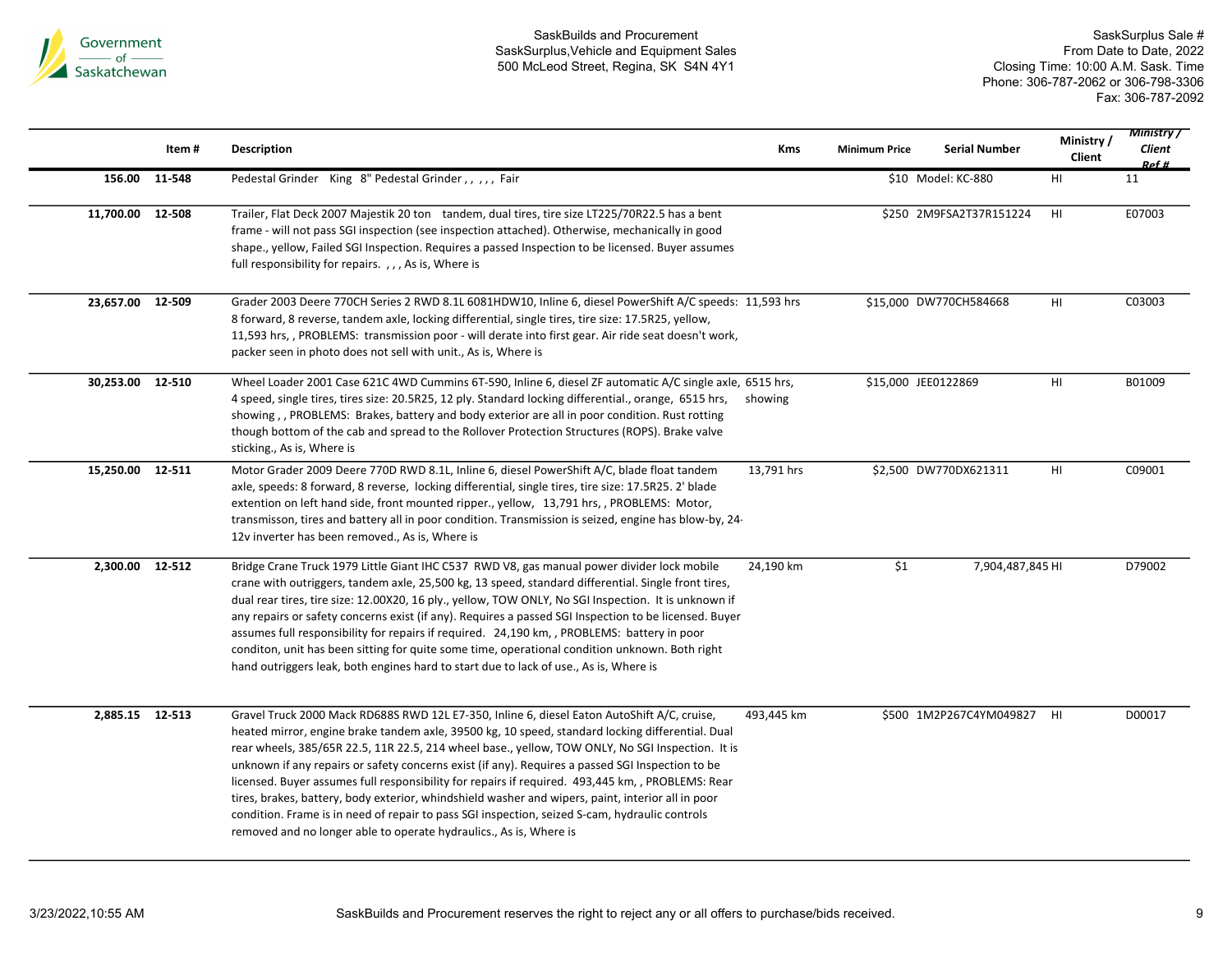

|                  | Item#         | <b>Description</b>                                                                                                                                                                                                                                                                                                                                                                                                                                                                                                                                                                                         | Kms        | <b>Minimum Price</b> | <b>Serial Number</b>      | Ministry/<br>Client | <b>Ministry</b> /<br>Client<br>Ref # |
|------------------|---------------|------------------------------------------------------------------------------------------------------------------------------------------------------------------------------------------------------------------------------------------------------------------------------------------------------------------------------------------------------------------------------------------------------------------------------------------------------------------------------------------------------------------------------------------------------------------------------------------------------------|------------|----------------------|---------------------------|---------------------|--------------------------------------|
| 10,255.00 12-514 |               | Plow/Dump Truck 1999 Volvo WG64 RWD VED 12B, Inline 6, Diesel Eaton Fuller A/C, cruise,<br>heated mirrors tandem axle, 10 speed, 24,300 kg, engine brake, standard, locking differential,<br>dual tires, tire size: 425/65R22.5, 11R22.5, 197 wheel base, yellow, TOW ONLY, No SGI Inspection.<br>It is unknown if any repairs or safety concerns exist (if any). Requires a passed SGI Inspection to be<br>licensed. Buyer assumes full responsibility for repairs if required. 194,887 km, , PROBLEMS: Rear<br>differential has been taken apart and needs to be rebuilt, battery poor., As is, Where is | 194,887 km |                      | \$2,500 4VHJCAGF3XN865377 | HI                  | D99002                               |
|                  |               | PRINCE ALBERT, Justice Corrections and Policing, Prince Albert Correctional Centre 3021 1st Ave West                                                                                                                                                                                                                                                                                                                                                                                                                                                                                                       |            |                      |                           |                     |                                      |
|                  |               | Don Balan donald.balan@gov.sk.ca 306-953-3000 or Dean Schmalz dean.schmalz@gov.sk.ca 306-953-3039                                                                                                                                                                                                                                                                                                                                                                                                                                                                                                          |            |                      |                           |                     |                                      |
|                  | 21.01 9-511   | Metal/Plastic Operational. Has been stored outside and has some rust.,,,,, Poor<br>Bench                                                                                                                                                                                                                                                                                                                                                                                                                                                                                                                   |            | \$1                  |                           | <b>CPPS</b>         | 13                                   |
|                  |               | ROWAN'S RAVINE Provincial Park, Parks, Culture and Sport, Call for directions.                                                                                                                                                                                                                                                                                                                                                                                                                                                                                                                             |            |                      |                           |                     |                                      |
|                  |               | Contact Tim Gelinas 306-725-5200, tim.gelinas@gov.sk.ca or Abby Fuller 306-725-5200, abby.fuller@gov.sk.ca                                                                                                                                                                                                                                                                                                                                                                                                                                                                                                 |            |                      |                           |                     |                                      |
|                  | 285.85 12-505 | Mower Land Pride 3-point PTO, unsure if operational,,,,,,Poor                                                                                                                                                                                                                                                                                                                                                                                                                                                                                                                                              |            | \$1                  |                           | 307,527 Parks       | 1                                    |
| 444.56           | 12-506        | Rototiller MISCHIO, 3 point hitch rusted, Was operational when put into storage, might need<br>some maintenance now.,,,,,Poor                                                                                                                                                                                                                                                                                                                                                                                                                                                                              |            |                      | \$1 A160336138            | Parks               | $\mathbf{1}$                         |
|                  | 15.00 11-526  | Sprayer HARDI, Tow behind for quads, , , , , Fair                                                                                                                                                                                                                                                                                                                                                                                                                                                                                                                                                          |            |                      | \$1 B1700&300             | Parks               | $\mathbf{1}$                         |
|                  |               | SASKATOON, Labour Relations and Workplace Safety, Corporate Services, 122 3rd Ave.                                                                                                                                                                                                                                                                                                                                                                                                                                                                                                                         |            |                      |                           |                     |                                      |
|                  |               | Contact Karen Paulson 306-933-5295, karen.paulson@gov.sk.ca or Sandra Falk 306-933-5395, sandra.falk@gov.sk.ca                                                                                                                                                                                                                                                                                                                                                                                                                                                                                             |            |                      |                           |                     |                                      |
|                  | 2.01 11-529   | Chair plastic frame, blue fabric 5 castor legs,,,,,Fair                                                                                                                                                                                                                                                                                                                                                                                                                                                                                                                                                    |            | \$1                  |                           | LRWS                | 42046                                |
| 39.00            | 11-530        | Table Rectangular, wood grain top. metal legs, 30" X 57",,,,,Fair                                                                                                                                                                                                                                                                                                                                                                                                                                                                                                                                          |            | \$1                  |                           | LRWS                | 42054                                |
| 11.99            | 10-529        | Califone stand metal Stand 37-59" and mounting bracket 7"x11".,,,,, Good                                                                                                                                                                                                                                                                                                                                                                                                                                                                                                                                   |            | \$10                 |                           | AG                  | 14                                   |
| 21.11            | 10-532        | Slide Projector Kodak Ektagraphic III Comes with case, user manual and slide advancer. 14" high<br>x 14.75" wide x 9" depth,,,,, Good                                                                                                                                                                                                                                                                                                                                                                                                                                                                      |            |                      | \$10 A-569034             | AG                  | 21                                   |